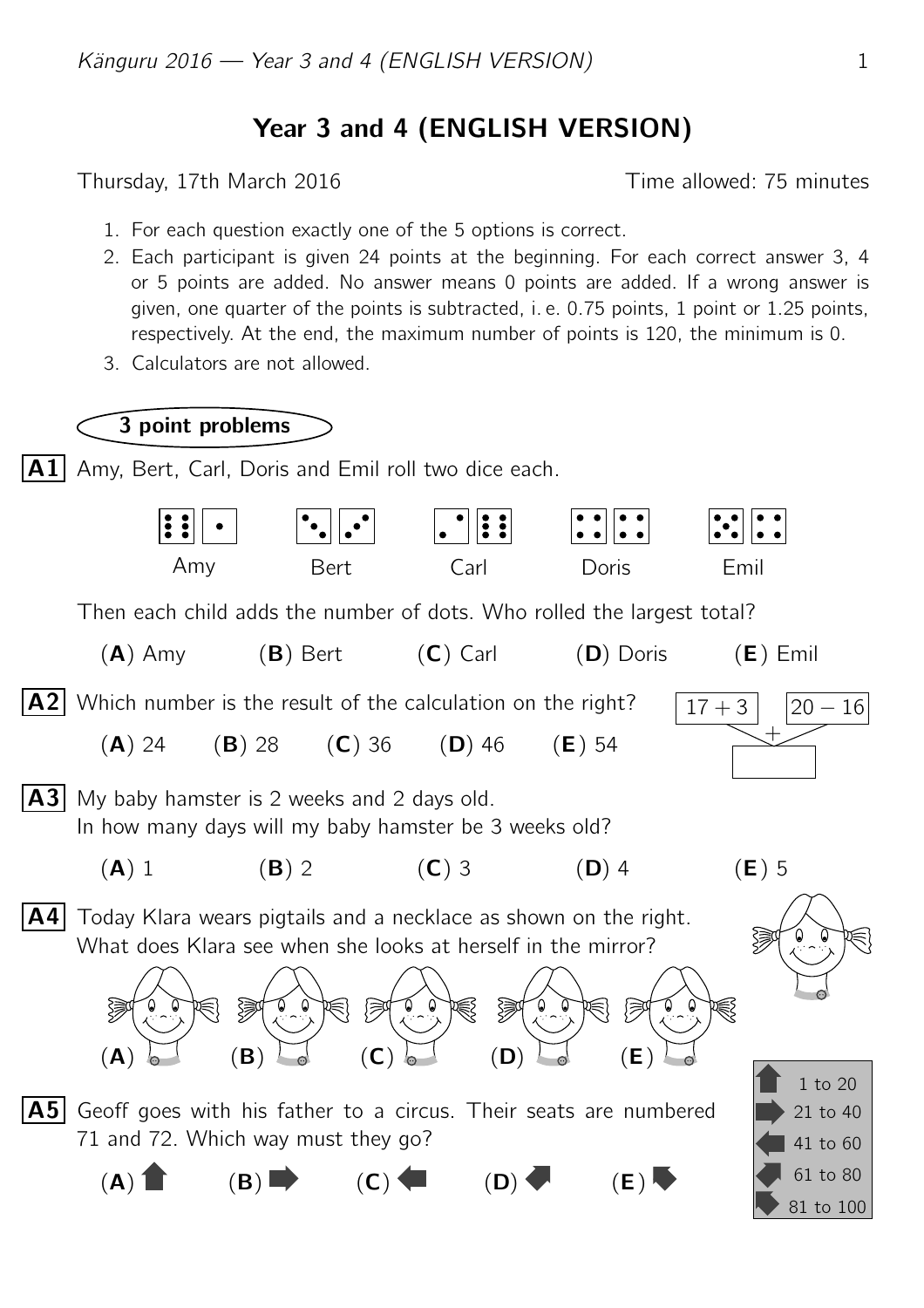**A6** The small dark rectangle is partly hidden behind the large light rectangle. What shape is the hidden part of the dark rectangle?

> $(A)$  a square  $(B)$  a hexagon  $(C)$  a pentagon  $(D)$  a triangle  $(E)$  an octagon

 $|A7|$  Arno brought some apples and divides them between himself and 5 friends. Everyone gets half of an apple. How many apples did Arno bring?

(A) 2 (B) 3 (C) 4 (D) 5 (E) 6

A8 Which of the following tiles fits in the middle of the puzzle such that black lines meet black lines, grey lines meet grey lines and white lines meet white lines?

 $\overline{(\mathsf{A})}$   $\overline{(\mathsf{B})}$   $\overline{(\mathsf{C})}$   $\overline{(\mathsf{C})}$   $\overline{(\mathsf{D})}$   $\overline{(\mathsf{D})}$   $\overline{(\mathsf{E})}$ 

 $|B1|$  Lena thought of a password. It has more than 6 characters. The last two characters are digits. The letters L, E, N and A are contained, but only two of them are capitalized. Which of the following could be Lena's password?

 $(A)$  elan184 (B) L5e1n2A (C) 1AneL73 (D) LEnA63 (E) le592na

 $|B2|$  Which one of the following sentences correctly describes the picture?

- (A) There are as many circles as squares.
- (B) There are fewer circles than triangles.
- (C) There are more squares than triangles.
- (D) There are two triangles more than squares.
- (E) There are twice as many circles as triangles.
- $|B3|$  Each of the two cards shown has a number on the front and a number on the back. The sum of the 2 numbers on the left card is equal to the sum of the 2 numbers on the right card. The sum of all 4 numbers is 32.

Which number is written on the back of the left card?

(A) 7 (B) 5 (C) 3 (D) 6 (E) 4

4 point problems





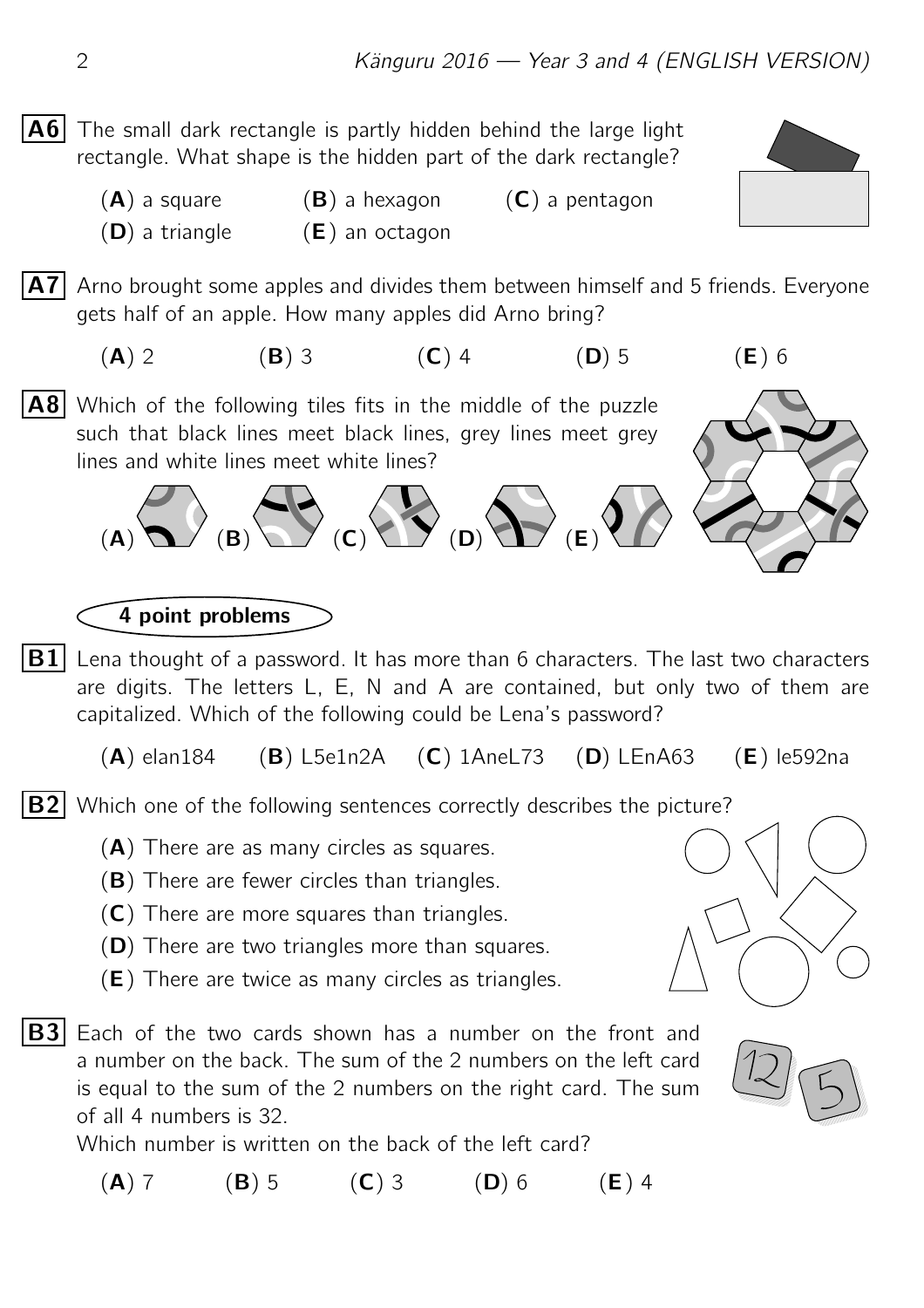$|B4|$  In our park there is a small maze with a well. How many different possibilities are there to get from the well to the exit, without passing through the same gate more than once?



 $(A)$  2  $(B)$  4  $(C)$  5  $(D)$  7  $(E)$  8

**B5** A paper square, a paper triangle and a paper circle are placed on top of each other in different orders. In how many piles is the triangle placed above the square?



**B6** On squared paper Madu draws a bold line around a row of 11 consecutive squares. Then he paints 8 consecutive squares red.

 $2 | 3 | 4 | 5 | 6 | 7 | 8 | 9 | 10 | 11$ 

Which of the 11 squares are now *certainly* red?

- $(A)$  1 to 8  $(B)$  3 to 9  $(C)$  4 to 8  $(D)$  5 to 10  $(E)$  4 to 11
- **B7** Magic trees grow in a magic garden. Each tree bears either 6 pears and 3 apples or 8 pears and 4 apples. In total there are 25 apples in the magic garden. How many pears are there in the magic garden?

(A) 50 (B) 38 (C) 40 (D) 56 (E) 45

 $\overline{4}$  5

 $\begin{array}{|c|c|c|c|c|}\n\hline\n1 & 2 & 3 \\
\hline\n\end{array}$ 2

**B8** Which three of the five jigsaw pieces shown can be joined together to form a square?

> (A) 1, 2, 3 (B) 2, 3, 4 (C) 1, 2, 5 (D) 2, 4, 5 (E) 3, 4, 5

## 5 point problems

C1 Jennifer wants to make a necklace with 20 pearls in 4 colours. She uses 3 blue pearls and 9 silver pearls. Jennifer wants to use at least one red pearl and at least one white pearl. How many possibilities does Jennifer have for the number of red pearls?

(A) 4 (B) 5 (C) 6 (D) 7 (E) 8